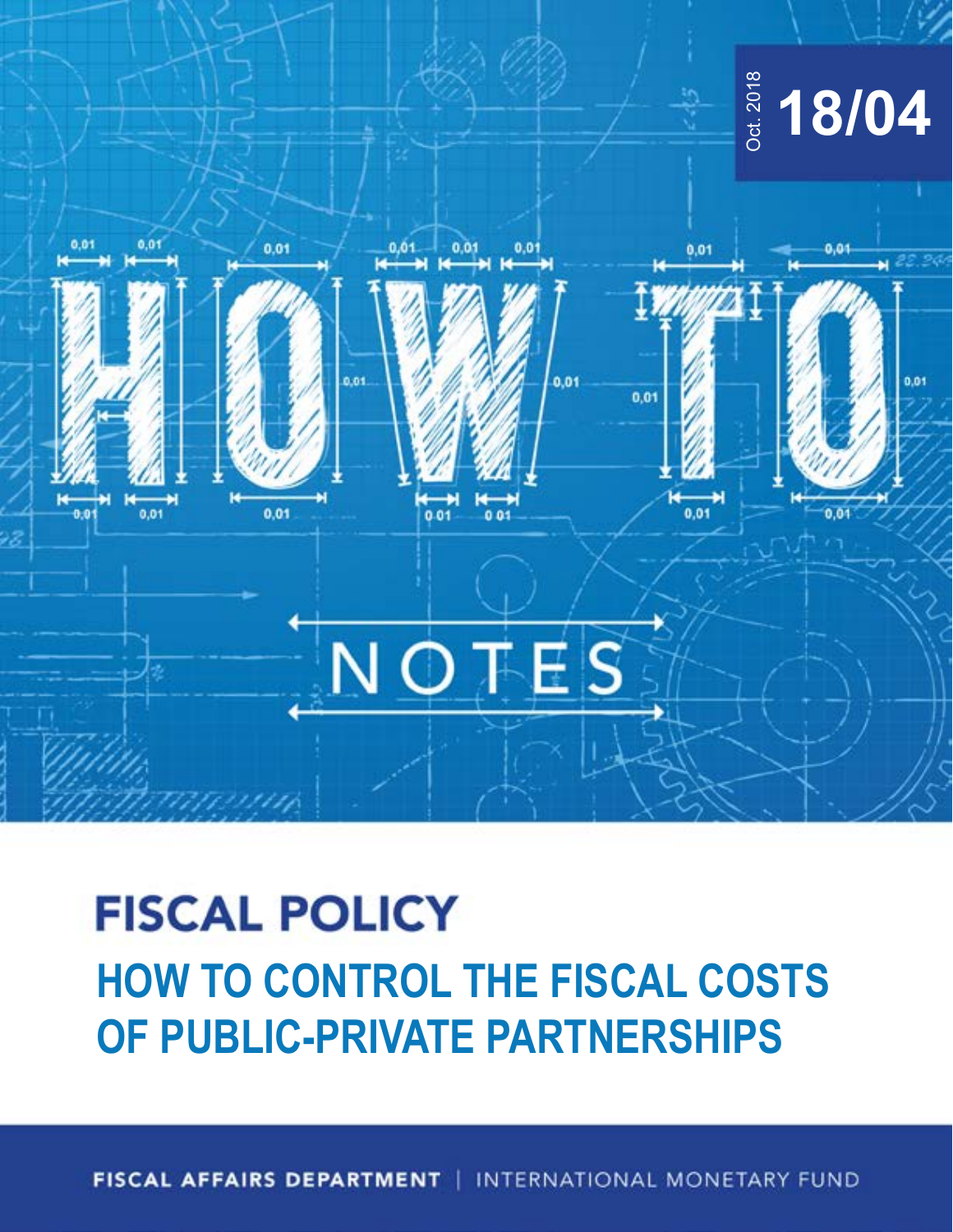

### HOW TO NOTE

# HOW TO CONTROL THE FISCAL COSTS  $\begin{array}{cccc}\n&\frac{\ddot{\ddot{\ddot{\theta}}}}{\dot{\ddot{\theta}}}&\frac{\dot{\ddot{\theta}}}{\dot{\theta}}&\frac{\dot{\ddot{\theta}}}{\dot{\theta}}&\frac{\dot{\ddot{\theta}}}{\dot{\theta}}&\frac{\dot{\ddot{\theta}}}{\dot{\theta}}&\frac{\dot{\ddot{\theta}}}{\dot{\theta}}&\frac{\dot{\ddot{\theta}}}{\dot{\theta}}&\frac{\dot{\ddot{\theta}}}{\dot{\theta}}&\frac{\dot{\ddot{\theta}}}{\dot{\theta}}&\frac{\dot{\ddot{\theta}}}{\dot{\theta}}&\frac{\dot{\ddot{\theta}}}{\dot{\theta}}&\frac{\dot{\ddot{\theta}}}{\dot{\theta}}&\$

Tim Irwin, Samah Mazraani, and Sandeep Saxena

Fiscal Affairs Department **International Monetary Fund**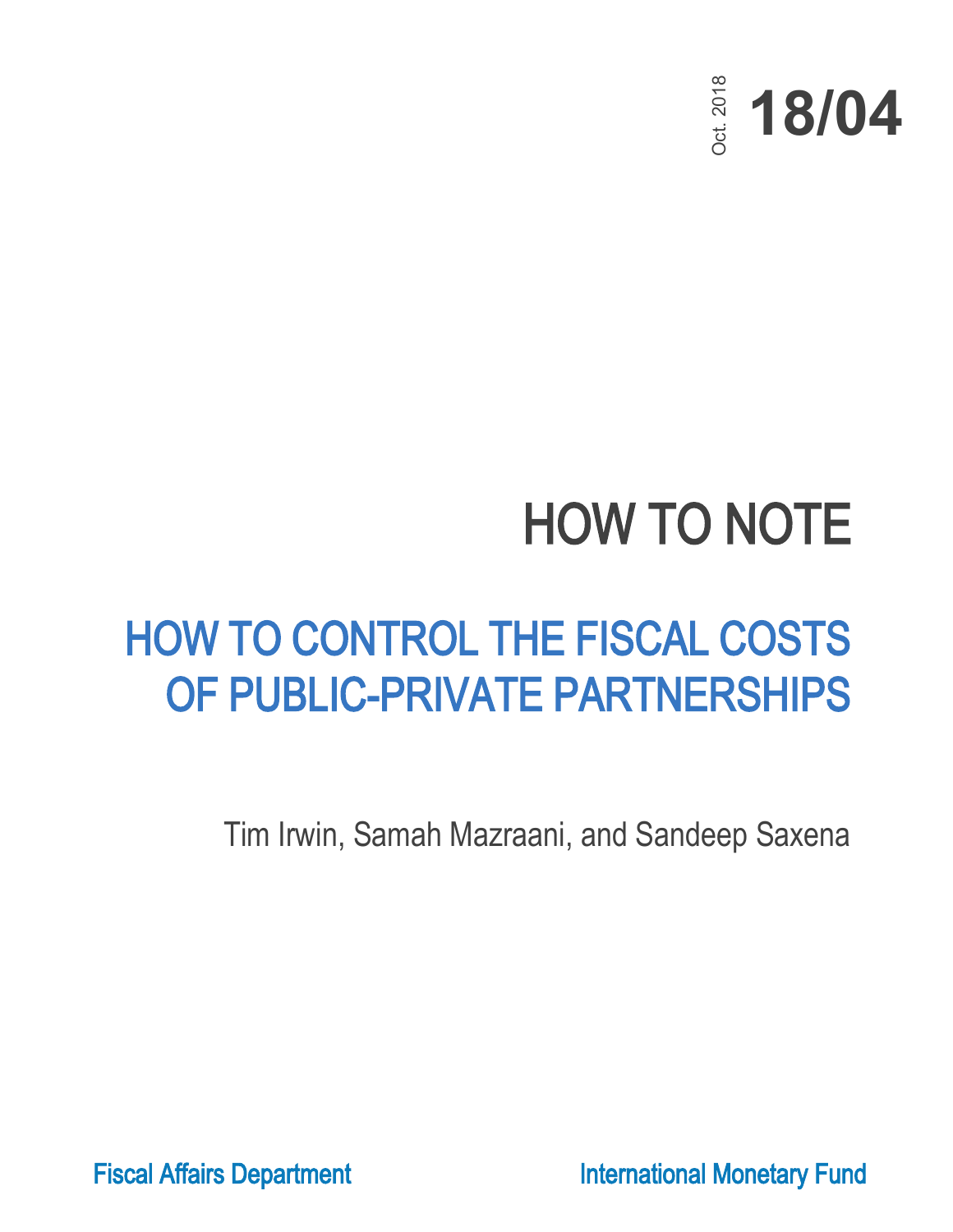©2018 International Monetary Fund Cover Design: IMF Multimedia Services Composition: The Grauel Group

### **Cataloging-in-Publication Data Joint Bank-Fund Library**

Names: Irwin, Tim. | Mazraani, Samah. | Saxena, Sandeep. | International Monetary Fund. Fiscal Affairs Department. Title: How to control the costs of public-private partnerships / this note was prepared by Tim Irwin, Samah Mazraani, and Sandeep Saxena. Other titles: How to notes (International Monetary Fund) Description: [Washington, DC] : Fiscal Affairs Department, International Monetary Fund, 2018. | How to notes / International Monetary Fund | October 2018. | Includes bibliographical references.

Identifiers: ISBN 978-1-xxxxx-xxx-x Subjects: LCSH: Fiscal policy—Rules and practice.

Classification: LCC HJ192.5.E97 2017

DISCLAIMER: Fiscal Affairs Department (FAD) How-To Notes offer practical advice from IMF staff members to policymakerson important fiscal issues. The views expressed in FAD How-To Notes are those of the author(s) and do not necessarily represent the views of the IMF, its Executive Board, or IMF management.

> Publication orders may be placed online, by fax, or through the mail: International Monetary Fund, Publication Services PO Box 92780, Washington, DC 20090, U.S.A. Tel.: (202) 623-7430 Fax: (202) 623-7201 Email: publications@imf.org www.imf bookstore.org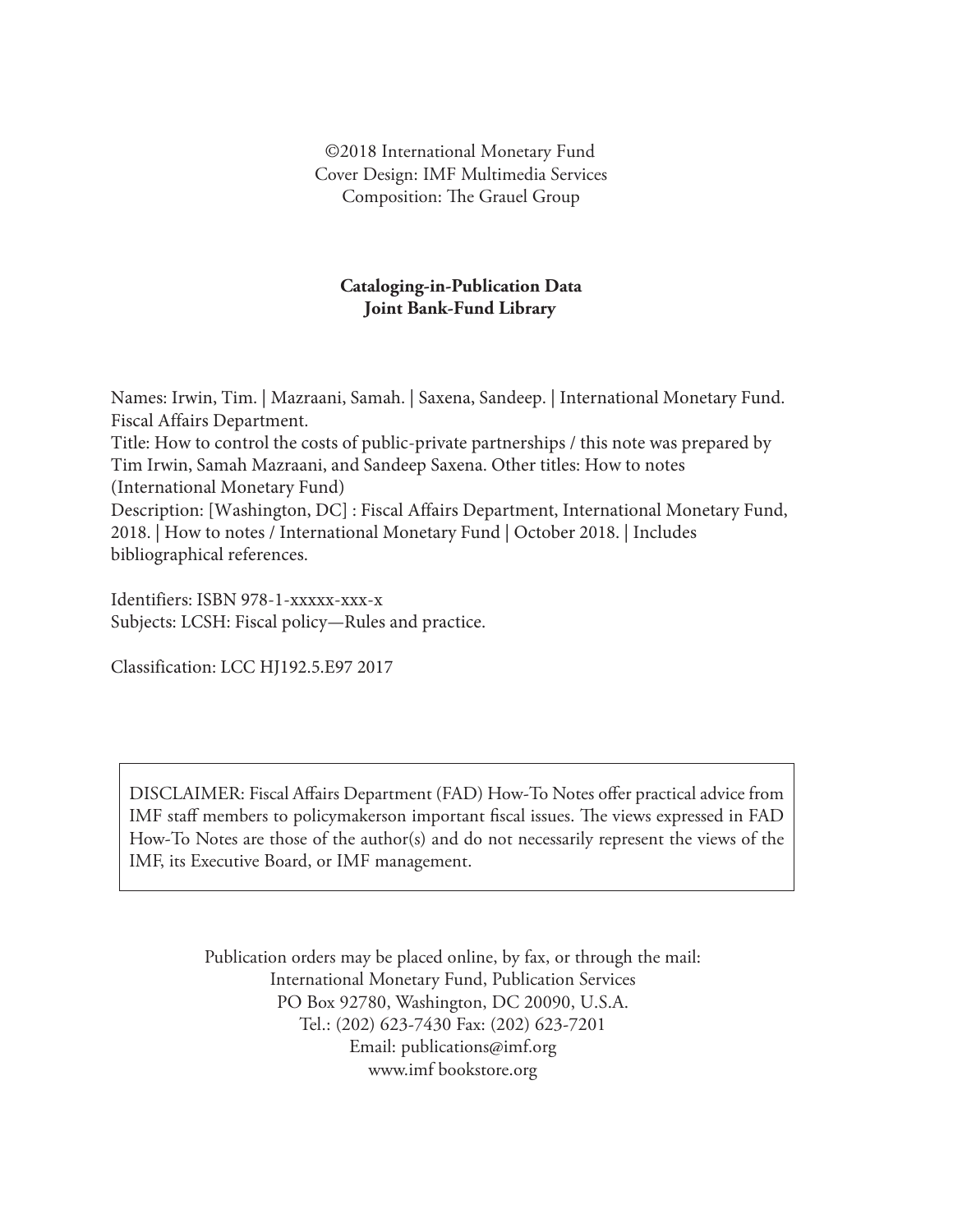*This note discusses what finance ministries can do to ensure that public-private partnerships (PPPs) are used wisely. By inviting private participation in infrastructure development and service provision, PPPs can help improve public services. Yet, strong governance institutions are needed to manage risks and avoid unexpected costs from PPPs. While in the short term, PPPs may appear cheaper than traditional public investment, over time they can turn out to be more expensive and undermine fiscal sustainability, particularly when governments ignore or are unaware of their deferred costs and associated fiscal risks. To use PPPs wisely governments should (1) develop and implement clear rules for their use; (2) identify, quantify, and disclose PPP risks and expected costs; and (3) reform budget and government accounting frameworks to capture all fiscal costs comprehensively.*

### **Introduction**

A PPP as defined here is a project governed by a long-term contract between a government and a company in which the company makes an investment in an asset and, using that asset and perhaps other assets made available by the government, provides services to the government or the public. The company is usually private, but may be state owned, and is typically established specifically for the purpose of the PPP. The services are usually ones for which the government has traditionally been responsible, such as those provided by roads, railways, schools, hospitals, prisons, or airports. The government usually continues to have some responsibility for the quality of the services and to bear some of the attendant risks of providing them. At

Prepared by Tim Irwin, Samah Mazraani, and Sandeep Saxena. The note benefited from comments from Nathaniel Arnold, Elsie Addo Awadzi, Carlos Caceres, Selim Cakir, Taz Chaponda, Ana Corbacho, Sergei Dodzin, Luc Eyraud, Manal Fouad, Metodij Hadzi-Vaskov, Daniel Hardy, Yuko Hashimoto, Klaus Hellwig, Cory Hillier, Salifou Issoufou, Mariusz Jarmuzek, Selim Kakir, Jad Khallouf, Michel Lazare, Ross Leckow, Iyabo Masha, Kazuaki Miyachi, Sanjaya Panth, Sailendra Pattanayak, Mario Pessoa, Adina Popescu, Natalia Tamirisa, Arina Viseth, Christophe Waerzeggers, and Aleksandra Zdzienicka.

the end of the contract, control of the asset typically reverts to the government. The key characteristics of PPPs include the following:

- A long term (often 25 years or more);
- A single contract for design, construction, maintenance, and operation;
- Private financing and execution;
- Performance-linked remuneration for services; and
- Risk sharing between government and the private partner.

PPPs can be broadly grouped into two kinds: (1) government funded—when the government pays for the services by way of predetermined payments over the term of the contract for making the asset available (availability payments) or payments per volume of services provided, and (2) user funded—when users pay fees for the services. The latter are often called *concessions*. If users pay, the government may still subsidize the investment or guarantee the company's debt or revenue. Various combinations of these two funding arrangements are possible.

PPPs existed long before the term was invented (Klein 2015). In the 19th century, for example, many railways were financed under concessions that offered investors government-guaranteed returns (Irwin 2007, chap. 2). Concessions went out of fashion in the middle of the 20th century, as skepticism about private provision grew. They returned to prominence in the 1990s (Figure 1), including with toll-road concessions (for example, in France, Spain, Chile, Mexico) (Gómez-Ibáñez and Meyer 1993; Gómez-Lobo and Hinojosa 2000; Ruster 1997). In the early 1990s, the United Kingdom pioneered government-funded PPPs, under the banner of the Private Finance Initiative (see, for example, Engel, Fischer, and Galetovic 2014, chap. 2). The 1990s also saw a new wave of investments in the power sector, notably in Asia, in which independent power producers financed investments made under power-purchase agreements with state-owned utilities, sometimes backed by government guarantees (Gray and Schuster 1998). While not called PPPs at the time, these projects had structures similar to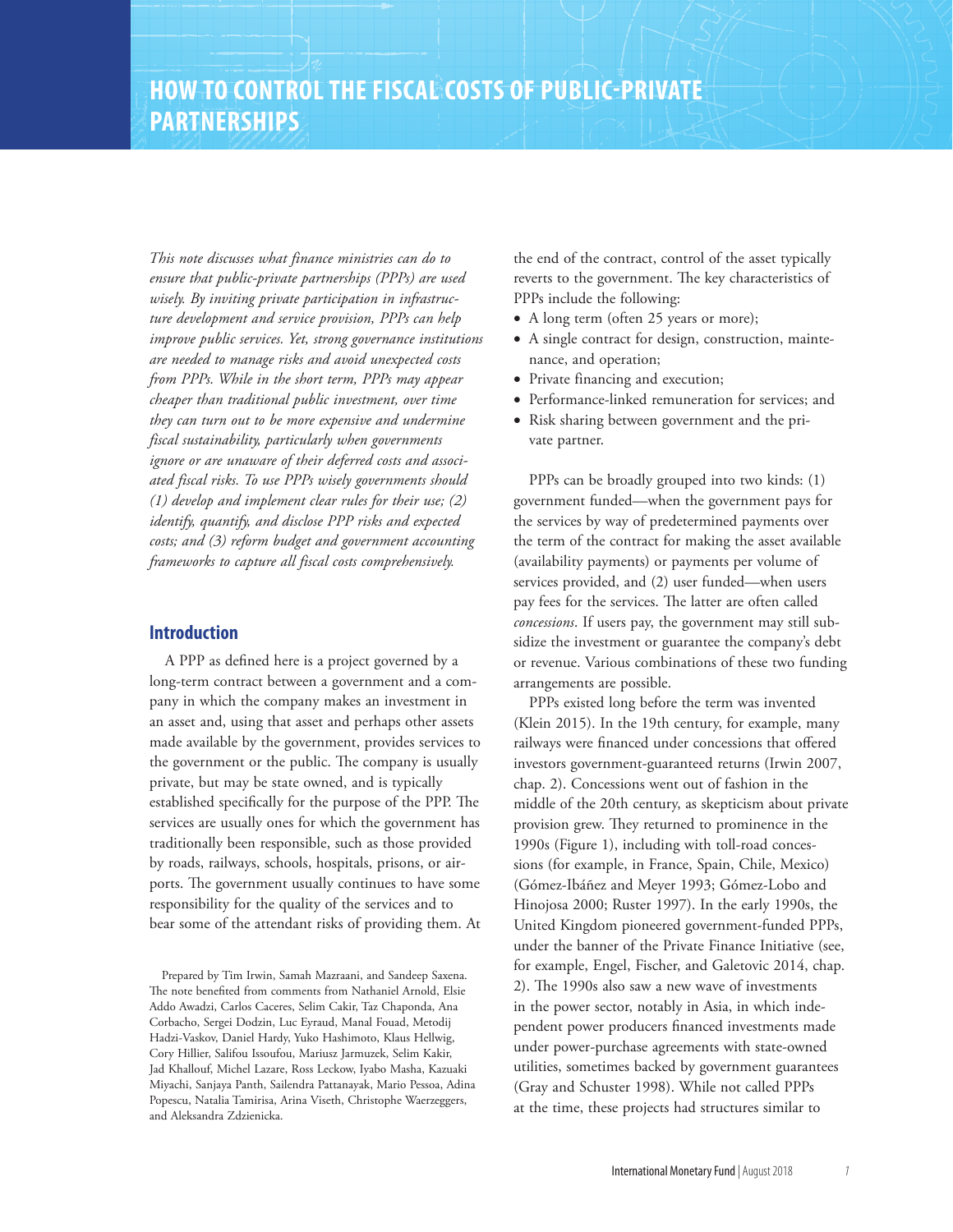

### **Figure 1. Public-Private Partnerships' Capital Stock by Economy Type**

Source: IMF, Investment and Capital Stock Database 2017.

government-funded PPPs. Such projects remain popular, including in Africa (Eberhard and others 2016).

Not all projects that get called PPPs are PPPs as defined here. For example, projects in which the main purpose of government participation is to encourage private investor participation, but that otherwise involve no risk sharing, would not be called PPPs under the definition used here.

This note focuses on issues that mainly come to the fore when projects are undertaken as PPPs. It leaves aside issues that also arise when projects are traditionally financed, such as the preparation of public investment plans, feasibility studies, and cost-benefit analyses.1 The note concentrates on the control of costs, leaving aside the equally important issue of maximizing projects' economic and social benefits.

### **Challenges for Fiscal Management**

PPPs pose several challenges for fiscal management: PPPs may not always be efficient. Whether PPPs offer governments a better deal than traditional public investments is controversial—and not a question this note seeks to answer. The issue is not whether private firms are better than governments at constructing assets or running businesses. Construction and operations can be separately contracted out to private firms even when projects are publicly

1For a fuller treatment of the issues, see Akitoby, Hemming, and Schwartz (2007); Aslan and Duarte (2014); Harris (2003); Hemming and others (2006); World Bank Group (2013); World Bank (2017); and World Bank, Asian Development Bank, and Inter-American Development Bank (2014); as well as to the papers collected in Brixi and Schick (2002) and Schwartz, Corbacho, and Funke (2008).

financed. What matters is whether the government benefits by writing a single contract with a firm that is responsible for coordinating investment and operations over the life of the project, while the government itself focuses on specifying the outputs it wants and then monitoring whether they have been provided as contracted. PPPs offer promise if conventional projects are plagued by delays, cost overruns, corruption, or insufficient maintenance, as they often are. Yet a government that finds it difficult to manage traditional public investments is likely to also struggle to manage PPPs. Governments usually pay less to borrow than the private companies that finance PPPs, but this does not make PPPs more expensive than public investment when the cost of risk bearing is considered (Brealey, Cooper, and Habib 1997; Klein 1997). In any case, a significant fiscal benefit of PPPs may be the easing of the introduction of user fees, no matter how efficient the provision. The theoretical arguments about the efficiency of PPPs are complex. Unfortunately, empirical evidence is scarce because few experiments allow fair comparisons of PPPs with traditionally financed projects. If PPPs are to be used wisely, the ministry of finance must usually take steps to ensure that their costs are controlled.

PPPs may be used to bypass budgetary constraints. Governments may be tempted to use PPPs because they can undertake investment without initially having to report any new spending or debt (Quiggin 2004; Hemming and others 2006; Heald and Georgiou 2011; IMF 2011a, appendix 2). In a government-funded PPP, the government may not have to pay anything until the asset has been constructed and the service is being delivered. In the long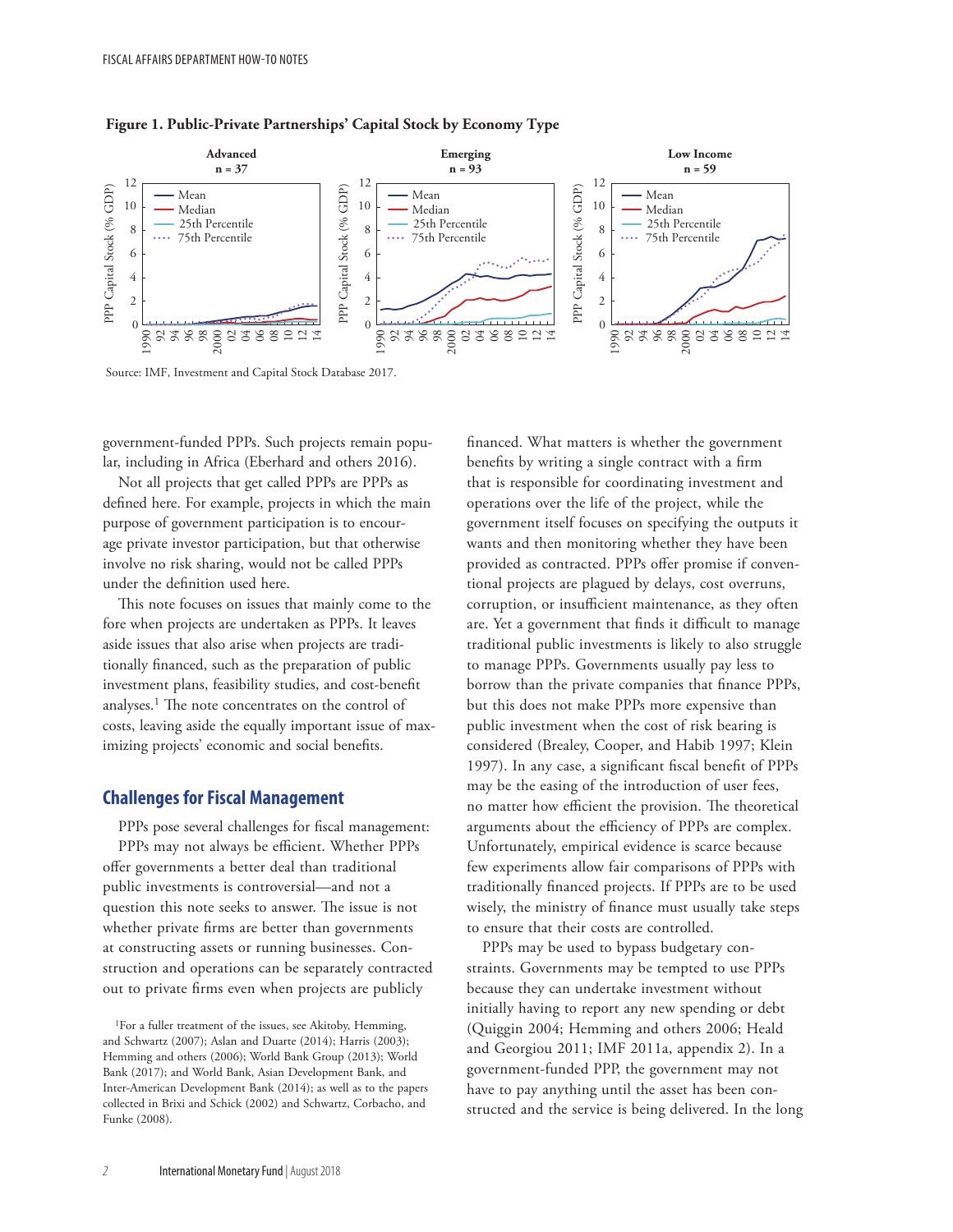term, however, if the involvement of a private partner does not lead to reduced costs of constructing and operating the project, the amount the government pays will be the same as in a traditional public project. In the case of user-funded PPPs, the government may pay nothing during construction, but, as well as possibly facing calls on guarantees, it must give up the right to collect fees from the project's users. Because they can be used to circumvent traditional limits on the deficit and debt, PPPs can undermine the effectiveness of these limits.

PPPs expose the government budget to risks. User-funded but government-guaranteed PPPs make government spending uncertain. Most of the time, no expenditure may be needed, but every now and then guarantee calls may require large outlays (for examples, see Bova and others 2016), especially if a sharp economic downturn causes many guarantees to be called at once. Of course, traditional public investments also create fiscal risks. Cost overruns in a traditional project may quickly become budget overruns, and lower-than-forecast demand for a user-funded publicly financed project leads directly to shortfalls in government revenue, not losses for a concessionaire. Legitimate concerns about the risks of PPPs should not distract attention from the possibly larger risks of traditional public investments.

The fiscal risks from PPPs are sizable. While PPPs do not create fiscal risks of the size created by recessions, wars, financial crises, and major natural disasters, the risks are not small. A survey of 80 advanced and emerging market economies showed that the average fiscal cost of PPP-related contingent liabilities that crystallized during 1990–2014 was about 1.2 percent of GDP, while the maximum cost was 2 percent of GDP (Bova and others 2016).<sup>2</sup> With the increasing use of PPPs by countries, the size of associated risks is likely to grow, too.

PPPs can reduce the government's ability to absorb fiscal shocks. In government-funded projects, the main issue for public finances is not the uncertainty of spending, but its inflexibility: the government must promise to pay fixed amounts for the service for as long as 30 years, or longer. While spending on traditional public investments can be scaled back if needed, spending on PPPs cannot. PPPs thus make it harder for governments to absorb fiscal shocks, in

much the same way that government debt does. Of course, if the government is normally too quick to cut investment and maintenance, the inflexibility is not an unmitigated cost.

The following sections of this note describe some of the steps a ministry of finance can take to control the net fiscal costs of PPPs, including costs that constitute fiscal risks.

### **Identifying the Costs of PPPs**

PPPs can impose fiscal costs through the direct and contingent liabilities assumed by the government, including under the contractual terms. The most common types include capital subsidies, such as viability-gap payments; availability payments; volume-based payments for services, such as shadow tolls or subsidies; tax incentives; payments related to the risks assumed by the government, such as revenue, exchange-rate, and interest-rate guarantees; payments related to regulatory risks, early termination, and extraordinary events; and payments arising from debt guarantees. Costs may also arise from renegotiations, disputes, and implicit guarantees—for example, in financially distressed projects.

Although the most important opportunities for managing the costs of a PPP arise before the project goes ahead, a ministry of finance may find that it must get control of a PPP program that is already underway. A systematic approach to the identification of fiscal costs would involve the following:

- Creating a database of existing projects that records their purpose, the contracting agency, the PPP company and its owners, the investment expected under the contract and each amendment, and the project's timeline (dates of contract tendering, signature, financial closure, construction commencement, operational commencement, and termination).
- Scrutinizing contracts to identify (potential) obligations. The ministry of finance should examine each PPP contract to identify its fiscal implications. If the government is the customer, the contract will contain the formula that determines how much the government will pay. If users pay, the contract may contain guarantee-like clauses and revenue-sharing agreements. In both cases, the contract will probably contain clauses specifying what happens if the project is terminated before its scheduled end, and these clauses may require the government to ensure that lenders (and perhaps equity investors as well)

<sup>2</sup>The cost of individual PPP failures generally tends to be relatively small. The survey, nevertheless, identified at least eight major episodes where costs were considered macrorelevant.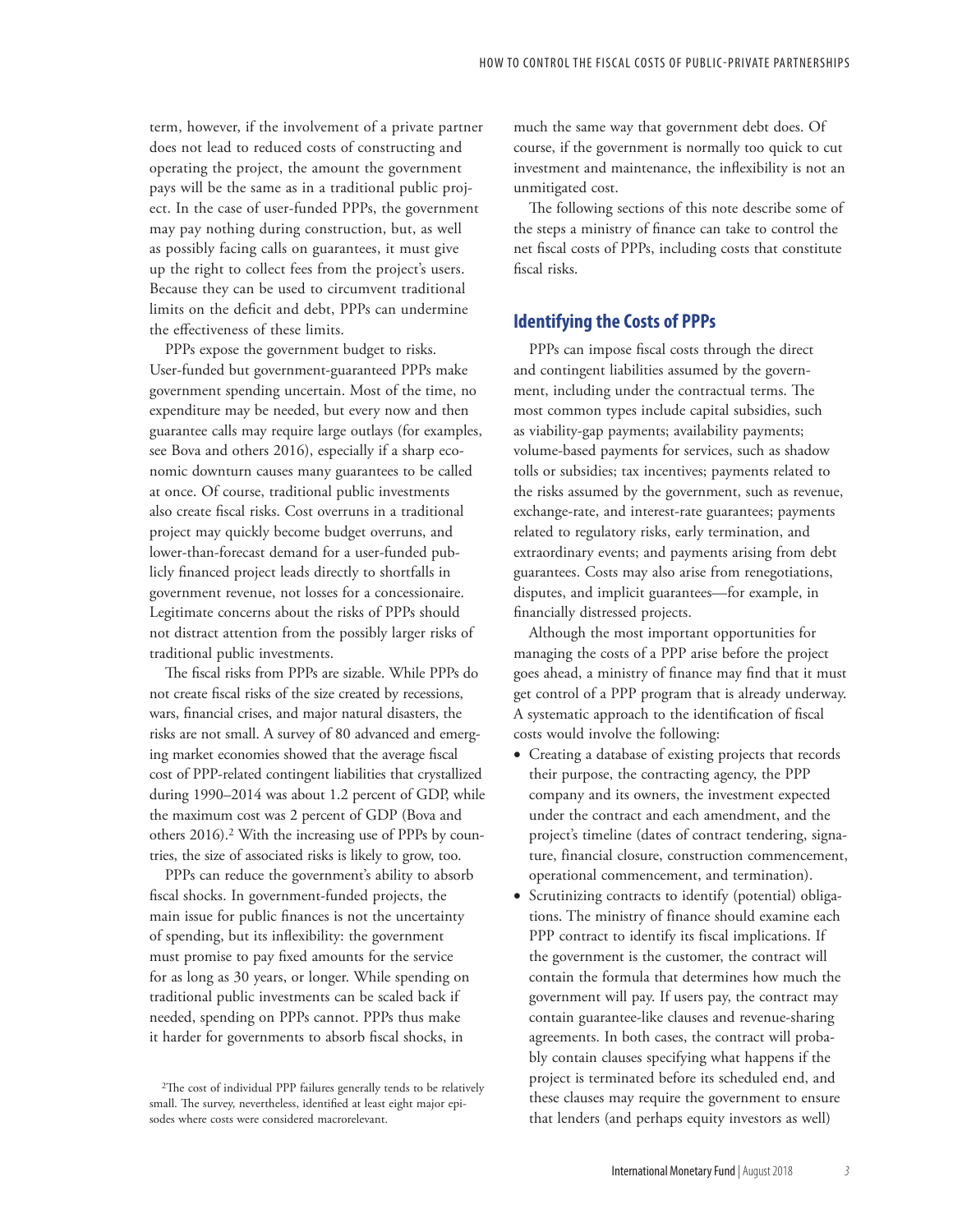are fully or partly repaid. The finance ministry may need to consult lawyers and other experts, including the contracting agencies. In any case, the ministry of finance may want to create a special PPP unit that develops this expertise, as South Africa did, for example.

- Perusing PPP laws. These laws may explain which risks the government may bear and which it may not. The contracts themselves still need to be reviewed: some may predate the laws, others may contain unusual clauses, and still others may not be PPP contracts as defined in the country's PPP law, even if they are PPP contracts as defined here. The ministry of finance should seek legal advice, since the interpretation of the laws may not be obvious. A review of Brazilian PPP law notes, for instance, that the clause requiring concessionaires to undertake concessions at their own cost and risk is "not to be read literally". The clause refers to the "ordinary risks" of the concession, but not to its "extraordinary risks," which remain with the contracting agency and which include "the risk relating to unforeseeable or uncontrollable circumstances, such as acts of God, force majeure or extraordinary economic circumstances" (Guimarães Pereira 2014, 38–39). Tax laws, as well as the contracts, will also need to be examined to discover whether PPPs benefit from tax incentives.
- Identifying other potential sources of risks. The finance ministry must also consider situations that could put the government under pressure to increase spending or sacrifice revenue even though it has no legal obligation to do so. For example, successful bidders for PPP contracts may seek to renegotiate the contracts to raise their remuneration (Gómez-Ibáñez 2003; Guasch 2004; Engel, Fischer, and Galetovic 2014). Contracting agencies may be sympathetic to renegotiation if it leads to more investment. If a PPP company gets financially distressed, the government may feel obliged to bail it out, because the company's owners are influential or because a bankruptcy threatens to interrupt crucial services (Ehrhardt and Irwin 2004). When users are paying, the contracts may require user fees to increase according to a formula. Users may well protest an increase. If the government stops the increase, it may have to pay compensation to the PPP company.
- Disclosing information for external scrutiny. Finally, PPP contracts should be published (possibly with omissions of the kind permitted by freedom-of-information laws) so that all stakeholders

can analyze them and point out possible problems as is done, for example, in Australia and some countries in Latin America.

### **Estimating Costs**

In assessing the net fiscal costs of PPPs—for proposed or existing projects—the main task of the ministry is to establish the baseline: how much should the government expect to pay, and how much should it expect to receive from concession fees, revenue-sharing agreements, and the like? The baseline estimates should have a horizon as long as the PPP contracts, like those published by the Portuguese Ministry of Finance (2016, 48) and the UK Treasury (2016). In answering these questions, the ministry should keep in mind the tendency (in traditional, publicly financed projects as well as in PPPs) for costs to be underestimated and revenue to be overestimated (Flyvbjerg, Bruzelius, and Rothengatter 2003; Bain 2009).

A second step is to estimate the government's exposure to risk, or the most it could be required to pay. If the government has guaranteed the debt of the company, but has no other obligations, the most it could pay is the amount of the guaranteed borrowing. If the government has given a revenue guarantee, the most it could pay is the amount it would owe if the company had no revenue of its own. Costs can also be estimated in scenarios that fall short of the worst case.

If the risks appear significant, the government can estimate the variability of its net payments and the present value of its obligations taking account of the cost of its risk bearing. The Chilean government does this for its portfolio of revenue guarantees for airports and toll roads (see Box 1, and, on methods, Irwin 2007, chap. 7).

If PPPs have been used for many years, the ministry of finance should calculate how actual spending on PPPs has compared with budgeted spending, and investigate the reasons for differences. The same goes for revenue if there are concession fees or revenue-sharing agreements. The future may, of course, be different from the past, especially if the PPP program is new and growing quickly, but historical information on the realization of risk (that is, differences between forecast and actual outcomes) should help in estimating future risks.

To gauge the size of debt-like obligations created by PPPs in which the government is the customer,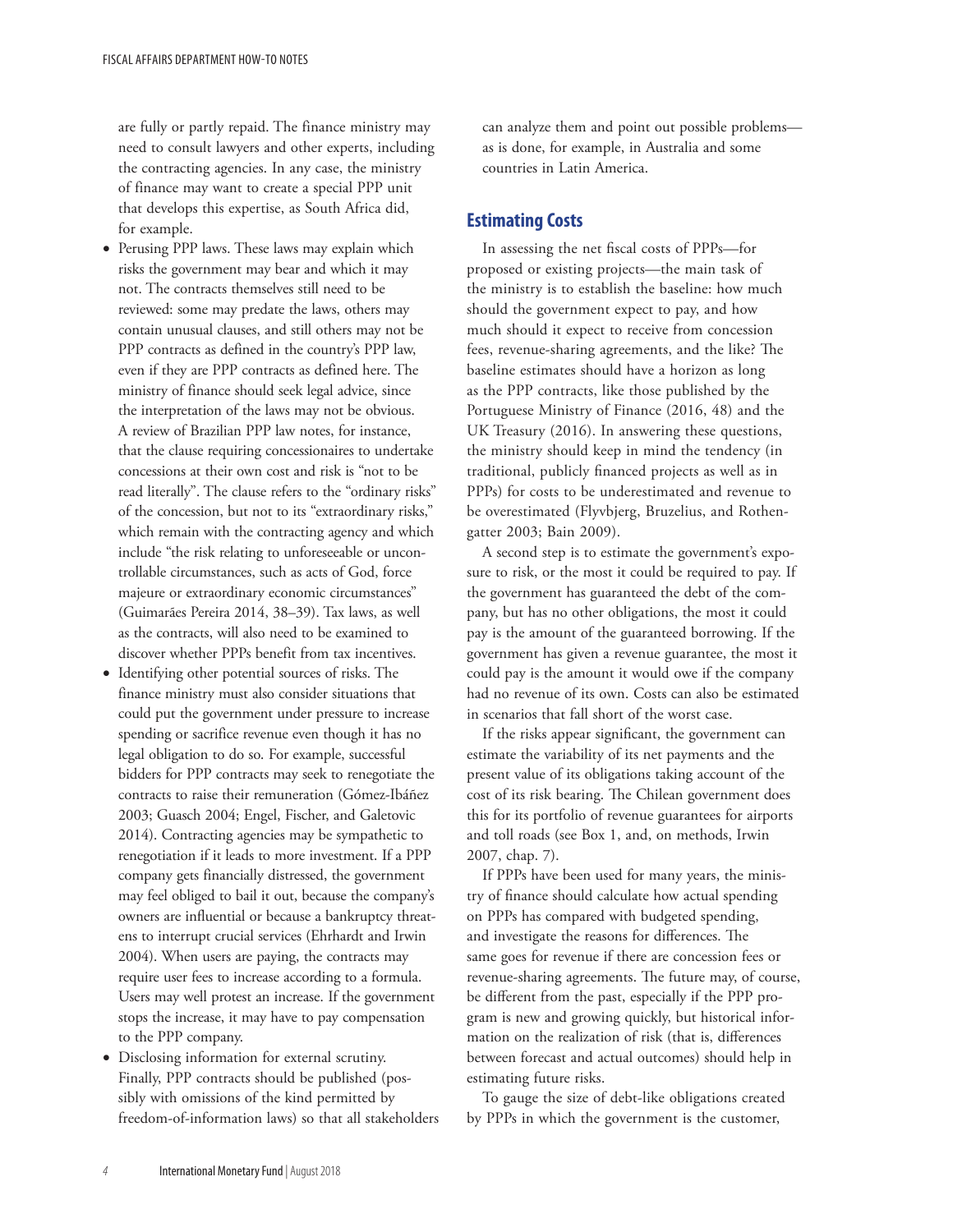### **Box 1. Measurement and Disclosure of Revenue Guarantees in Chile**

The Chilean government publishes an annual statement of contingent liabilities that discusses the risks the government is exposed to from various contingent liabilities, including revenue guarantees given to public works concessions. The report presents several measures of the costs and risk of these guarantees:

- The government's maximum payments in present values—both nominal and in percent of GDP from each of the 25-odd current projects (This measure assumes the worst-case scenario of no traffic.)
- The expected (that is, probability-weighted) value of the payments in each of the next 20 years
- The 5<sup>th</sup> and the 95<sup>th</sup> percentile of the distribution of payments over the same period

• The present value of the expected payments net of expected revenue sharing for each of the projects, in both nominal terms and percent of GDP

The estimates come from a model that contains two main elements: a mathematical representation of the contractual terms that may require payments by or to the government, and a stochastic model of traffic revenue that makes assumptions about expected growth rates, volatilities, and correlations.

The analysis also includes historical data on the evolution of costs from such guarantees. A comprehensive list of all PPP concessions is annexed with the report to provide a measure of the size of the PPP portfolio. Source: Chilean Budget Department 2015.

the ministry of finance can compute the present discounted value of the payments the government is contractually obliged to make. It can also estimate the PPP-related liability the government would recognize on its balance sheet under International Public Sector Accounting Standards (IPSAS) or similar accounting and statistical rules (see below). The PPP Fiscal Risk Assessment Model, or PFRAM, can be used to do this, as well as to analyze the allocation of risks (see Box 2).

### **Controlling Costs and Risks**

### **Introducing Rules to Limit the Buildup of Risks and Deferred Costs**

Infrastructure is vital and its benefits can be large. If the government does not invest in infrastructure and take some risks, those benefits may never be realized. Nevertheless, governments need to limit the possible costs of PPPs. Obligations should be assumed only when they are justified by their prospective benefits and only when the government is not already overcommitted. Once obligations have been assumed, risks need to be monitored and mitigated if possible. A ministry of finance should be especially attentive to the risks created by PPPs when contracting agencies have little experience with them and when the government measures its deficit and debt in a way that makes PPPs seem much less expensive than traditional public investments.

Governments may consider the following steps to strengthen their institutional mechanisms for controlling PPP-related costs:

*A gateway process managed by the ministry of finance should be established.* Contracting agencies should not be allowed to offer guarantee-like arrangements or enter into large multiannual spending commitments without prior review and approval by the ministry of finance. The ministry of finance should generally review proposed PPPs at several stages of a "gateway process";<sup>3</sup> for examples of such processes, see Australian Department of Finance (2016), Jin and Rial (2016), Irwin and Mokdad (2010), and South African National Treasury (n.d.). The first review should take place before the project has built up so much political momentum that it is hard to stop. Before any large contract is implemented, it should be approved by the council of ministers and, depending on the country's legal framework, possibly the legislature. The rules requiring review and prior approval should also apply to the renegotiation of contracts.

*A framework for risk sharing should be developed.* As a general principle, the government should bear only those risks that it controls, or at least strongly influences. If the government feels obliged to bear risks

<sup>&</sup>lt;sup>3</sup>A gateway process is an institutional mechanism that empowers the ministry of finance to prevent a project from advancing through successive stages of the PPP cycle if it fails to meet certain critical conditions (for example, if the project does not offer value for money or is not affordable from a fiscal perspective).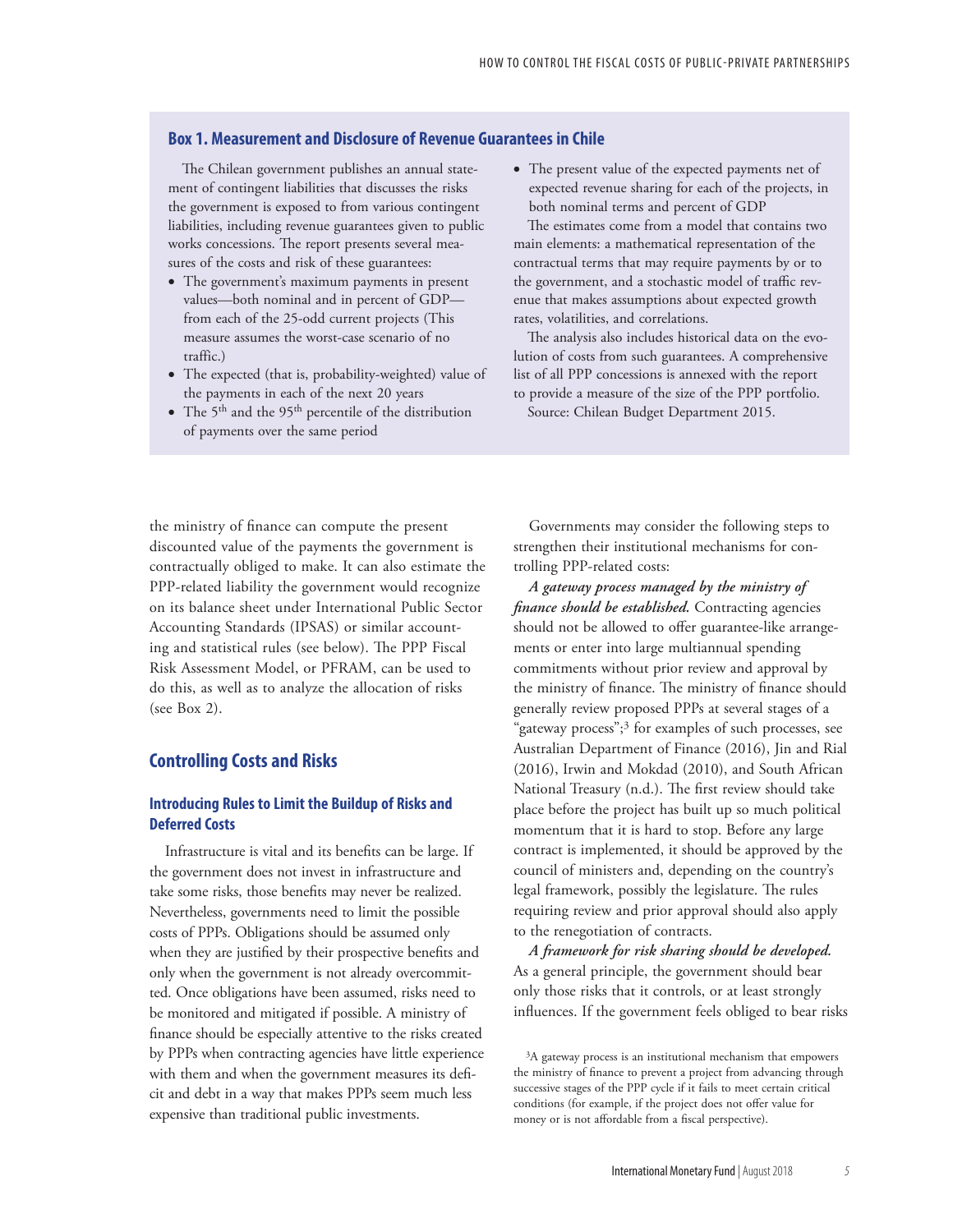### **Box 2. The PPP Fiscal Risk Assessment Model**

The IMF, in collaboration with the World Bank, developed the PPP Fiscal Risk Assessment Model (PFRAM) to quantify the fiscal costs and risks of PPPs. The PFRAM provides a structured approach to gathering contractual information on PPPs to (1) estimate the project's impact on deficit and debt (under both cash and accrual accounting) and on contingent liabilities; (2) provide sensitivity analysis of key fiscal aggregates to changes in macroeconomic and project-specific parameters (for example, GDP growth, inflation, exchange rate, and project termination); and (3) identify the main fiscal risks, evaluating their likelihood and impact and discussing mitigation measures.

The PFRAM estimates the fiscal impact in line with International Public Sector Accounting Standards (IPSAS) 32 based on a five-step decision-tree:

• Who initiates the project? Central government, local government, or a state-owned enterprise?

- Who controls the asset, whether through ownership, beneficial entitlement, or otherwise?
- Who ultimately pays for the asset? Government, users, or a combination of the two?
- How are payments determined? Are they fixed or do they vary with inflation and other variables?
- Does the government provide additional support to the private partner—for example, subsidies, debt guarantees, minimum-revenue guarantees, equity injections?

The PFRAM includes a detailed assessment of project-specific risks, summarized in a risk matrix. It considers 11 main risks (with 52 subcomponents) related to governance, construction, demand, performance, financing, force majeure, material adverse government actions, changes in law, rebalancing of the contract's financial equilibrium, renegotiation, and project termination.

Source: IMF 2015b

over which it has little control (like those related to traffic levels or a floating exchange rate), it can seek to share the risk with the PPP company, for example, by providing only partial guarantees. Making the length of the contract variable can also reduce the need for guarantees (Engel, Fischer, and Galetovic 2001, 2014). More generally, a good legal framework can make it easier for the government to bear the right risks. PPP laws or standardized contracts can be used to set out the risks that the government will normally bear. Unsolicited proposals should usually be rejected.

*Authority to pay should be clarified.* In addition to limiting spending under guarantees, the government needs to ensure it has the legal authority to make the required payments in a timely manner. It may be possible to use budgetary contingency lines, standing appropriations, or supplementary budgets. Alternatively, guarantees can be written to allow payments to be made with a delay sufficient to include them in the next year's budget.

*Clear lines of accountability must be established.* Central review of major commitments must be combined with the decentralization of smaller decisions and contract monitoring. As in other areas of public management, contracting agencies must have primary responsibility for the management of the risks related to their work, including the contracts they let. They must therefore be given enough autonomy to do a good job.

*Limits may be imposed.* As well as ensuring that each contract is reasonable, the government needs a mechanism to ensure that the sum of its commitments is affordable. This is difficult if PPPs are considered one by one. What is needed is a limit similar to budgetary limits that apply to traditional public investments. There are at least three options (Funke, Irwin, and Rial 2013):

1. *PPP-specific limits*. Some countries have created a global limit on the size of PPP programs. The limit can apply to annual government spending. In Brazil, for example, the law limits total annual federal government payments to PPP companies to 1 percent of the government's revenue and limits each subnational government's payments to 5 percent of that government's revenue. In Colombia, the government is required to limit its annual PPP-related payments to 0.4 percent of GDP. In the United Kingdom, the executive has set a limit on PPP spending, expressed in pounds, over the medium term. Alternatively, the limit can apply to the stock of the government's commitments: in Peru, the law limits the value of the government's outstanding obligations to 7 percent of GDP. Similar rules have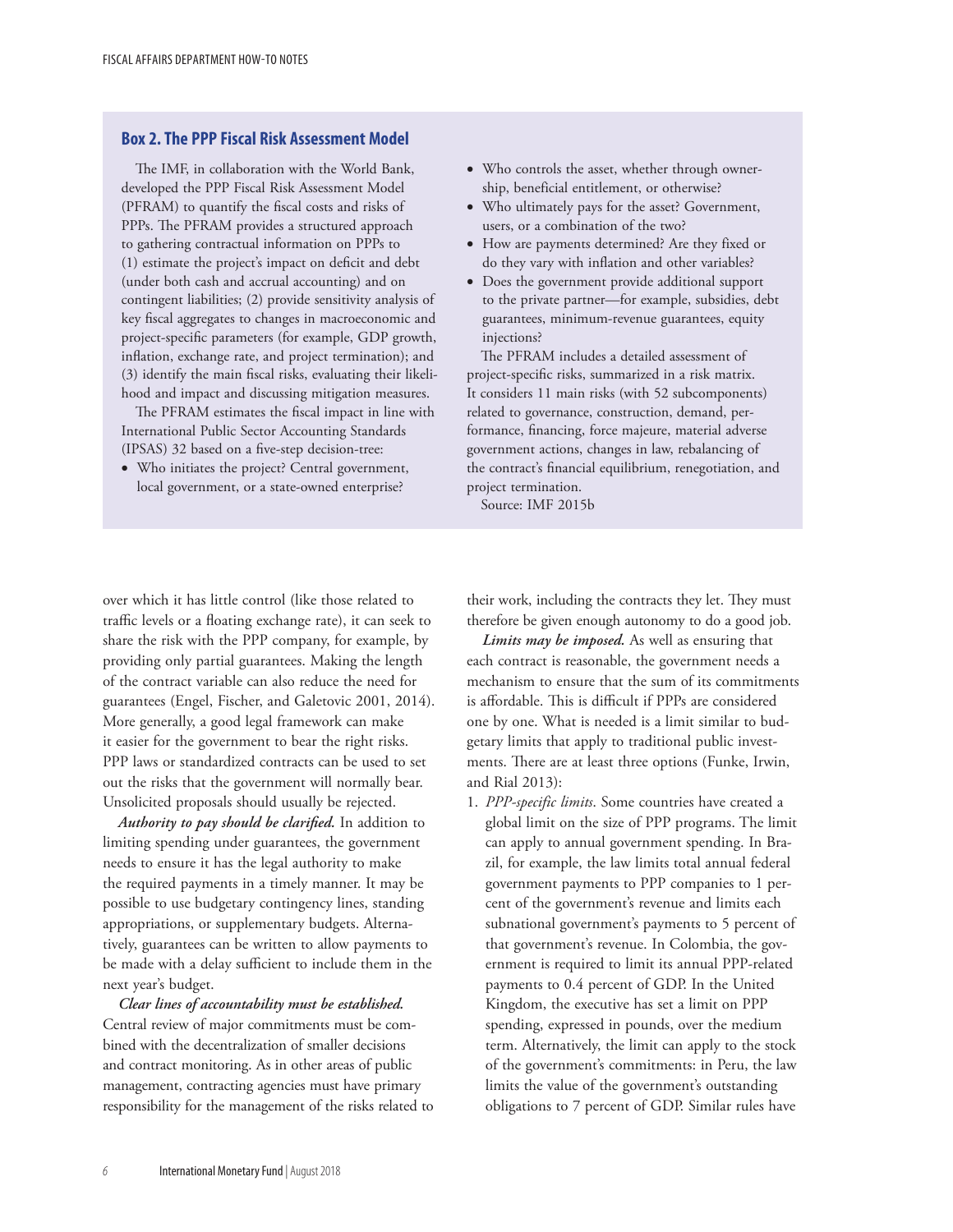### **Box 3. Disclosure of Public-Private Partnerships under the Fiscal Transparency Code**

The IMF's Fiscal Transparency Code includes an indicator to assess the transparency of disclosures of fiscal risks related to public-private partnerships (PPPs). The code requires that obligations under PPPs are regularly disclosed and actively managed. Governments are expected, at a minimum, to publish annually their total rights, obligations, and other exposures

under PPP contracts. For compliance with "good" and "advanced" practice, the code demands, respectively, disclosing the expected annual receipts and payments over the life of the contracts and imposing a legal limit on accumulated obligations.

Source: IMF 2014a.

been introduced in El Salvador and Honduras.<sup>4</sup> In Cambodia, where the biggest PPPs have involved government-guaranteed power-purchase agreements, the government limits the value of guarantees it will grant.

- 2. *Limits on commitments*. A second option, used in Finland and France, for example, is to budget not only for cash spent in the fiscal year but also for commitments made during the year. A global limit on commitments, set at a reasonable level, helps ensure that commitments in PPPs (and other multiannual contracts) are affordable. Compared with a PPP-specific limit, it allows trade-offs to be made between PPPs and traditional public investments if the government makes less public investment, it can afford to invest more in PPPs and vice versa.
- 3. *Ordinary budget limits with new accounting*. A third option is to budget, as New Zealand does, according to accounting rules that treat (many) PPPs as public projects. A PPP, therefore, has roughly the same effect on the budget deficit and debt as does traditional public investment (see final section).

### **Disclosing Costs and Risks**

The baseline forecasts of the government's payments and receipts under PPPs can be published and should be included, explicitly or implicitly, in any long-term fiscal projections—as recommended in the IMF's Fiscal Transparency Code (IMF 2014a). The Portuguese Ministry of Finance's report mentioned above includes

4See articles 22 and 28 of Brazil's Law 11,079 of 2004, article 13 of Peru's Decree-Law 1012 of 2008, article 20 of El Salvador's Decree-Law 379 of 2013, and article 26 of Honduras's Decree-Law 143 of 2010. On the United Kingdom, see HM Treasury (2013, 9). For Colombia, the limit does not have a legal basis; it is prescribed by a high-level executive body, the National Council of Economic and Social Policy.

a table showing projected payments in PPPs by year until 2042 in each of four sectors: roads, railways, health, and security. In the United Kingdom, the Treasury has published spreadsheets showing forecast payments by year and contract until 2060 (see spreadsheet accompanying HM Treasury 2016).

The fiscal risks created by PPPs can also be disclosed in statements of fiscal risk and similar documents, as recommended in the Fiscal Transparency Code (see also Cebotari and others 2009; Everaert and others 2009). Guarantees should be reported and the possibility of their being called analyzed. Spending commitments and their effect on the government's ability to absorb fiscal shocks should also be discussed. Chile and Colombia have been pioneers in this kind of reporting. The Chilean government reports the abovementioned analyses of the risks of the guarantees it has given to concessionaires in an annual report on contingent liabilities (Chilean Budget Department 2015, section III.1). The Colombian government discloses its contingent liabilities in PPPs in its annual report on the medium-term fiscal framework (Colombian Ministry of Finance and Public Credit 2016, section 7.4). PPPs are also discussed in the risk statements published by the Philippines Development Budget Coordination Committee (2015). Tax incentives can be listed in reports on tax expenditures.

### **Reforming the Accounting Used for Budgeting and Fiscal Rules**

More important than disclosure, however, is how PPPs are treated in the accounts used to test the government's compliance with fiscal rules and other budgetary targets. As noted earlier, if investment in a PPP does not increase the government's deficit and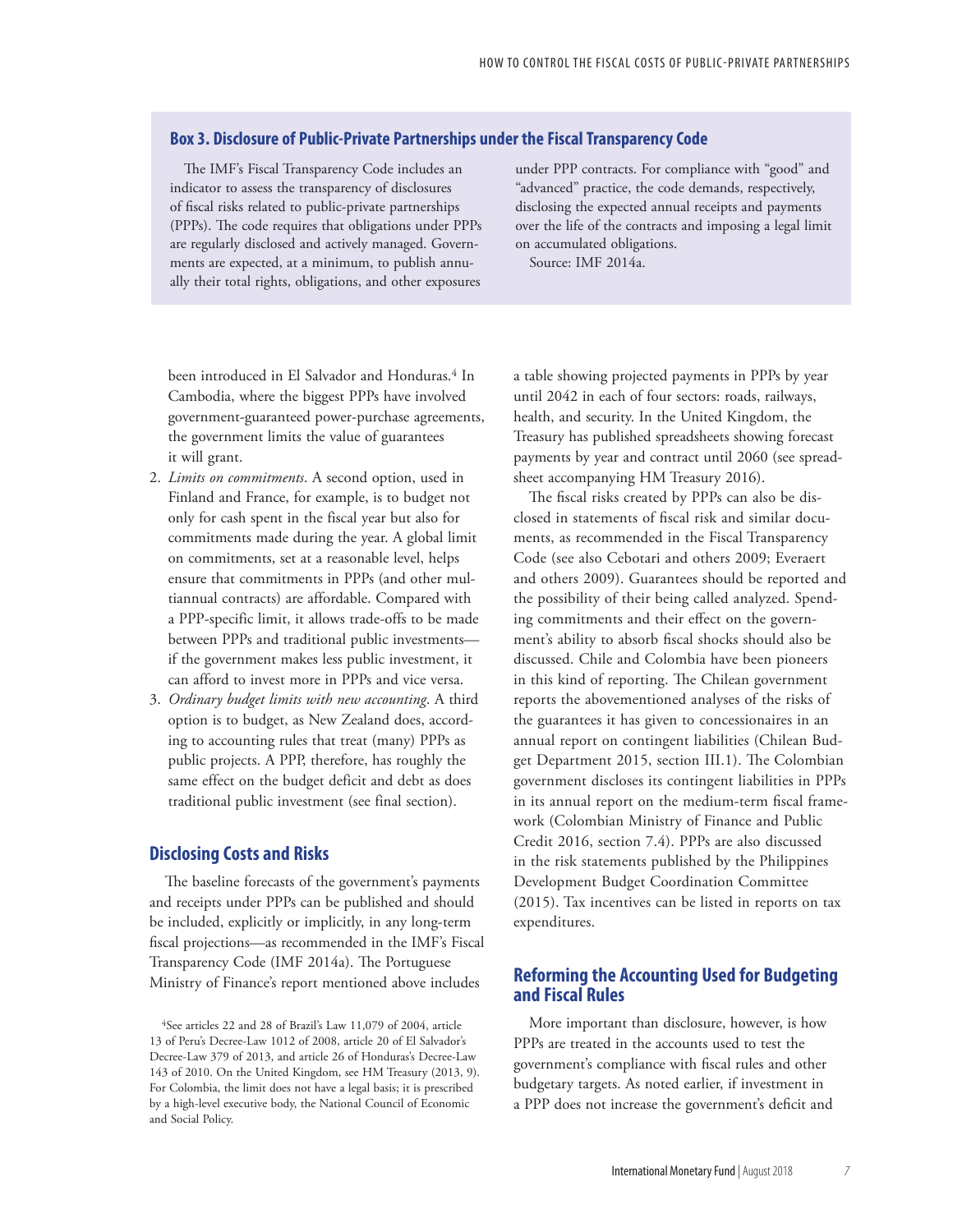### **Box 4. Disclosure of Public-Private Partnership–Related Costs in Colombia**

Colombia's annual medium-term fiscal framework publishes a forecast of public-private partnership (PPP)-related costs over a 30-year horizon, which is the legally permissible maximum term of the contracts. The forecast shows how future costs are expected to relate to the annual ceiling (0.4 percent of GDP), and the space available for additional projects (figure 2). The forecast includes both firm obligations as well as expected payments for the risks assumed by

the government. The fiscal framework also presents project-level information on the contingent liabilities from PPPs and the expected profile of contributions to the contingency fund, which the government maintains for meeting obligations arising from contingent liabilities.

Source: Colombian Ministry of Finance and Public Credit 2016.



### **Figure 2. Forecasts of PPP-related Annual Payments (Percent of GDP)**

debt during the period of a project's construction, but traditional public investment does, the government may be inclined to use a PPP irrespective of its efficiency and irrespective of whether the associated costs and risks must be disclosed. The most powerful way of controlling the costs and risks created by PPPs is thus to ensure that the PPPs have the same effect on the most prominent measures of the debt and deficit as do traditional investments with an equal cost.

In accrual accounts and statistics, this is done by putting the assets constructed in PPPs on the government's balance sheet (even if the government is not the assets' legal owner) and having the government recognize a corresponding liability, initially of equal value. Because deficits in accrual accounts reflect such balance sheet changes, this typically ensures that PPPs affect the deficit in these accounts in the same way as traditional public investments. If the chosen deficit reflects the change in the government's net worth (as in the case of the net operating balance), neither PPPs nor traditional public investments affect the deficit during construction, but both increase debt during construction. More commonly, the most prominent accrual deficit reflects the change in the government's net financial worth (as in the case of net lending/ borrowing), and both PPPs and traditional public investments increase the deficit and the debt during construction.

Some governments' balance sheets (for example, Australia's) have for several years included assets and liabilities in relation to PPPs in which the government is the customer. The treatment is natural, as these PPPs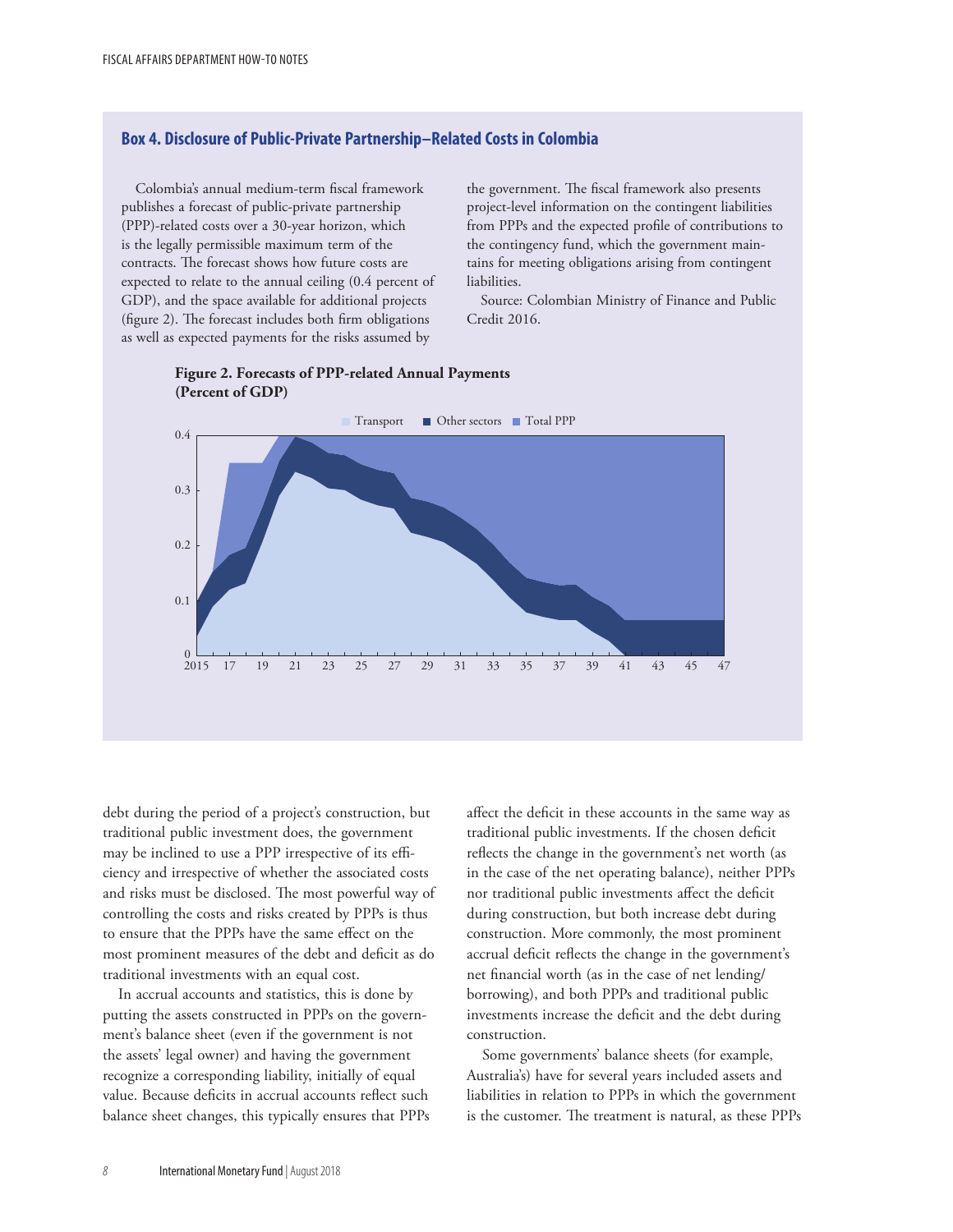are similar to financial leases, which accountants have for many years treated as creating assets and liabilities for the lessee. The International Public Sector Accounting Standard on "service concession agreements" (IPSAS 32) puts on the government's balance sheet any PPP in which, roughly speaking, the government controls the service that is provided and controls the asset at the end of the contract (for details, see IPSASB 2011)—irrespective of whether the government is the customer. When the United Kingdom adopted accounting standards that followed principles similar to IPSAS 32, it put most of its PPPs on the balance sheet.

Statistics on public finances also include some PPPs on the government's balance sheet. The *System of National Accounts 2008*, the *Public Sector Debt Statistics*  guide, and the *Government Finance Statistics Manual 2014* all put PPPs on the government's balance sheet if the government is deemed to be the economic owner of the project's assets, whether or not it is the legal owner (European Commission and others 2009, 452–53; IMF 2011b, 81–85; IMF 2015a, 324–27). In the European Union, the statistical standards that underlie the union's debt and deficit rules are especially important and there is additional guidance on their application to PPPs (see Eurostat 2016a, section VI.4; Eurostat 2016b).

In cash accounts, a result similar to putting the PPP on the government's balance sheet could be achieved by treating the private partner as part of the government for accounting purposes. This would mean the

PPP company's spending was counted as government spending in calculating the deficit (any payments by the government to the company would be eliminated in the consolidation). In addition, the company's debt would be counted for accounting purposes as public debt.

### **Conclusions**

In countries where infrastructure bottlenecks exist and constrain economic activity, there is a good case for more public investment, whether financed traditionally or by means of public-private partnerships (Easterly and Servén 2003; Blanchard and Giavazzi 2008; IMF 2014b, chap. 3). In the early years of a PPP program, there may also be a good case for promoting PPPs to encourage innovation and to overcome the inertia of traditional ways of doing business—especially if the PPPs are undertaken at the same time as similar traditionally financed projects in a way that allows an independent empirical assessment of their relative costs and benefits. In the long term, however, PPPs will create problems for fiscal management so long as the government's accounts create the illusion that they are much less expensive than traditional public investment. Thus, if PPPs are to be used well, governments need to strengthen their infrastructure governance and introduce measures including budgeting and accounting reforms—to control their costs.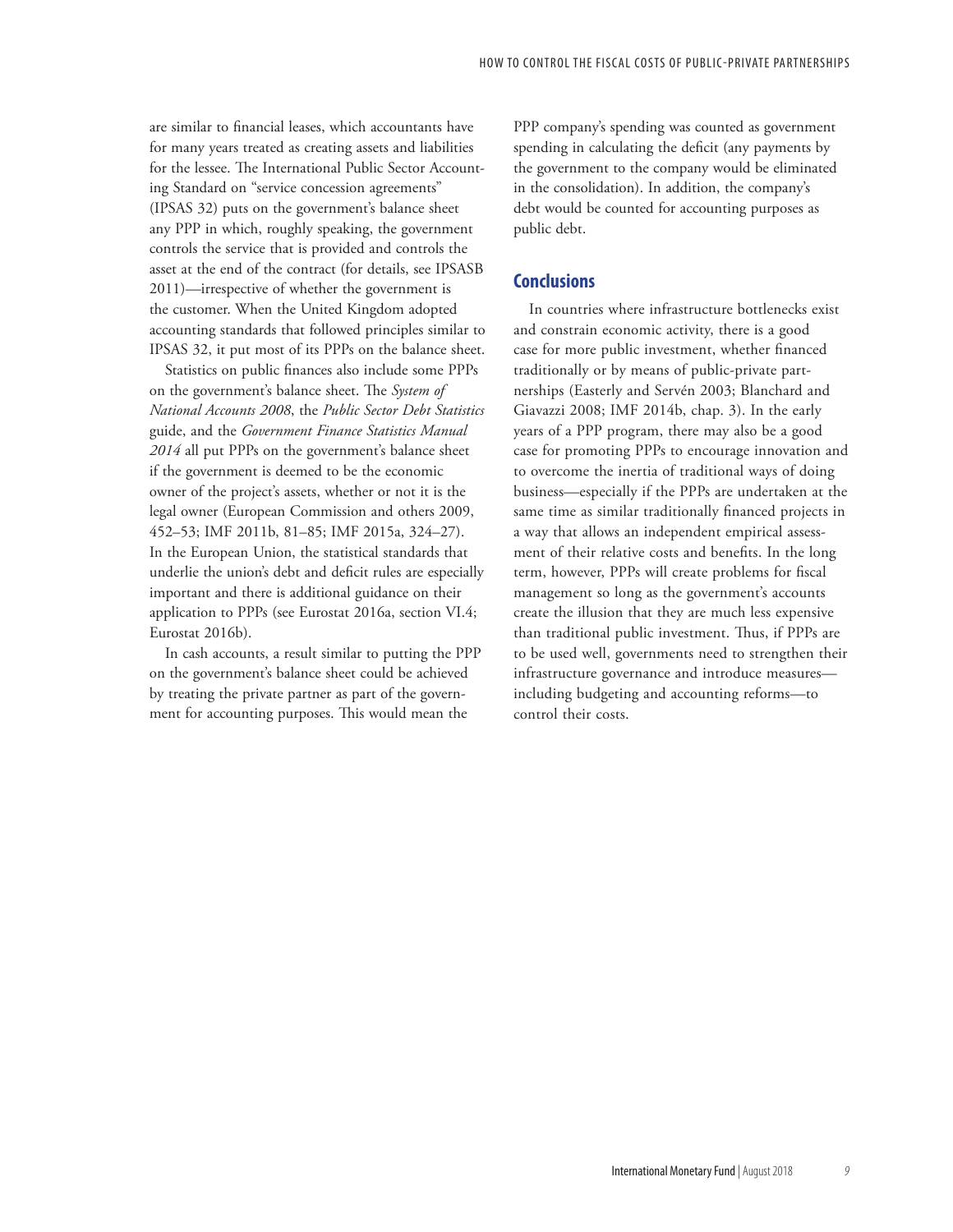### **References**

- Akitoby, Bernardin, Richard Hemming, and Gerd Schwartz. 2007. *Public Investment and Public-Private Partnerships*. Economic Issues 40. Washington, DC: International Monetary Fund.
- Aslan, Cigdem, and David Duarte. 2014. "How Do Countries Measure, Manage, and Monitor Fiscal Risks Generated by Public-Private Partnerships? Chile, Peru, South Africa, and Turkey." Policy Research Working Paper 7041, World Bank, Washington, DC.
- Australian Department of Finance. 2016. "Australian Government Assurance Reviews." Resource Management Guide 106, Canberra, October. http://www.finance.gov.au/sites/default/ files/RMG-106R.pdf.
- Bain, Robert. 2009. "Error and Optimism Bias in Toll Road Traffic Forecasts." *Transportation* 36 (5): 469–82.
- Blanchard, Olivier J., and Francesco Giavazzi. 2008. "Improving the Stability and Growth Pact through Proper Accounting of Public Investment." In *Fiscal Policy, Stabilization, and Growth: Prudence or Abstinence*?, edited by Guillermo E. Perry, Luís Servén, and Rodrigo Suescún, 259–72. Washington, DC: World Bank.
- Bova, Elva, Marta Ruiz-Arranz, Frederik Toscani, and H. Elif Ture. 2016. *The Fiscal Costs of Contingent Liabilities: A New Dataset*. IMF Working Paper 16/14, International Monetary Fund, Washington, DC.
- Brealey, Richard A., Ian A. Cooper, and Michel A. Habib. 1997. "Investment Appraisal in the Public Sector." *Oxford Review of Economic Policy* 13 (4): 12–28.
- Brixi, Hana Polackova, and Allen Schick. 2002. *Government at Risk: Contingent Liabilities and Fiscal Risk*. New York and Washington, DC: Oxford University Press and World Bank.
- Cebotari, Aliona, Jeffrey M. Davis, Lusine Lusinyan, Amine Mati, Paolo Mauro, Murray Petrie, and Ricardo Velloso.2009. *Fiscal Risks: Sources, Disclosure, and Management*. Washington, DC: International Monetary Fund.
- Chilean Budget Department. 2015. *Informe de Pasivos Contingentes 2015,* Santiago.. http://www.dipres.gob.cl/572/articles -143031\_doc\_pdf.pdf.
- Colombian Ministry of Finance and Public Credit. 2016. *Marco Fiscal de Mediano Plaza 2016*. Bogota, June. http:// www.minhacienda.gov.co/HomeMinhacienda/ShowProperty ?nodeId=%2FOCS%2FP\_MHCP\_WCC-059110%2F %2FidcPrimaryFile&revision=latestreleased .
- Easterly, William, and Luís Servén (eds.). 2003. *The Limits of Stabilization: Infrastructure, Public Deficits, and Growth in Latin America*. Palo Alto, CA, and Washington, DC: Stanford University Press and World Bank.
- Eberhard, Anton, Katharine Gratwick, Elvira Morella, and Pedro Antmann. 2016. *Independent Power Projects in Sub-Saharan Africa: Lessons from Five Key Countries*. Washington, DC: World Bank.
- Ehrhardt, David, and Timothy Irwin. 2004. "Avoiding Customer and Taxpayer Bailouts in Private Infrastructure Projects: Policy toward Leverage, Risk Allocation, and Bankruptcy." Policy Research Working Paper 3274, World Bank, Washington, DC.
- Engel, Eduardo, Ronald Fischer, and Alexander Galetovic. 2001. "Least-Present-Value-of-Revenue Auctions and Highway Franchising." *Journal of Political Economy* 109: 993–1020. ———. 2014. *The Economics of Public-Private Partnerships: A*
- *Basic Guide*. New York: Cambridge University Press.
- European Commission, International Monetary Fund, Organization for Economic Cooperation and Development, United Nations, and World Bank. 2009. *System of National Accounts 2008*.
- Eurostat. 2016a. *Manual on Government Deficit and Debt 2016*. Luxembourg.
- Eurostat. 2016b. *Eurostat Clarification Note on the Statistical Treatment of PPP Contracts*. March. Luxembourg.
- Everaert, Greetje, Manal Fouad, Edouard Martin, and Ricardo Velloso. 2009. *Disclosing Fiscal Risks in the Post-Crisis World*. IMF Staff Position Note 09/18, International Monetary Fund, Washington, DC.
- Flyvbjerg, Bent, Nils Bruzelius, and Werner Rothengatter. 2003. *Megaprojects and Risk: An Anatomy of Ambition*. New York: Cambridge University Press.
- Funke, Katja, Tim Irwin, and Isabel Rial. 2013. "Budgeting and Reporting for Public-Private Partnerships." International Transport Forum Discussion Paper 2013–7. Organization for Economic Cooperation and Development, Paris.
- Gómez-Ibáñez, José A. 2003. *Regulating Infrastructure: Monopoly, Contracts, and Discretion*. Cambridge, MA: Harvard University Press.
- -, and John R. Meyer. 1993. Going Private: The Interna*tional Experience with Transport Privatization*. Washington, DC: Brookings Institution.
- Gómez-Lobo, Andres, and Sergio Hinojosa. 2000. "Broad Roads in a Thin Country: Infrastructure Concessions in Chile." Policy Research Working Paper 2279, World Bank, Washington, DC.
- Gray, R. David, and John Schuster. 1998. "The East Asian Financial Crisis—Fallout for Private Power Projects." Public Policy for the Private Sector Note 146, World Bank, Washington, DC.
- Guasch, J. Luis. 2004. *Granting and Renegotiating Infrastructure Concessions: Doing It Right*. Washington, DC: World Bank.
- Guimarães Pereira, Cesar A. 2014. "Public-Private Partnerships (PPPs) and Concessions of Public Services in Brazil." *BRICS Law Journal* 1 (1): 25–43.
- Harris, Clive. 2003. "Private Participation in Infrastructure in Developing Countries: Trends, Impacts, and Policy Lessons." World Banking Working Paper 5, World Bank, Washington, DC.